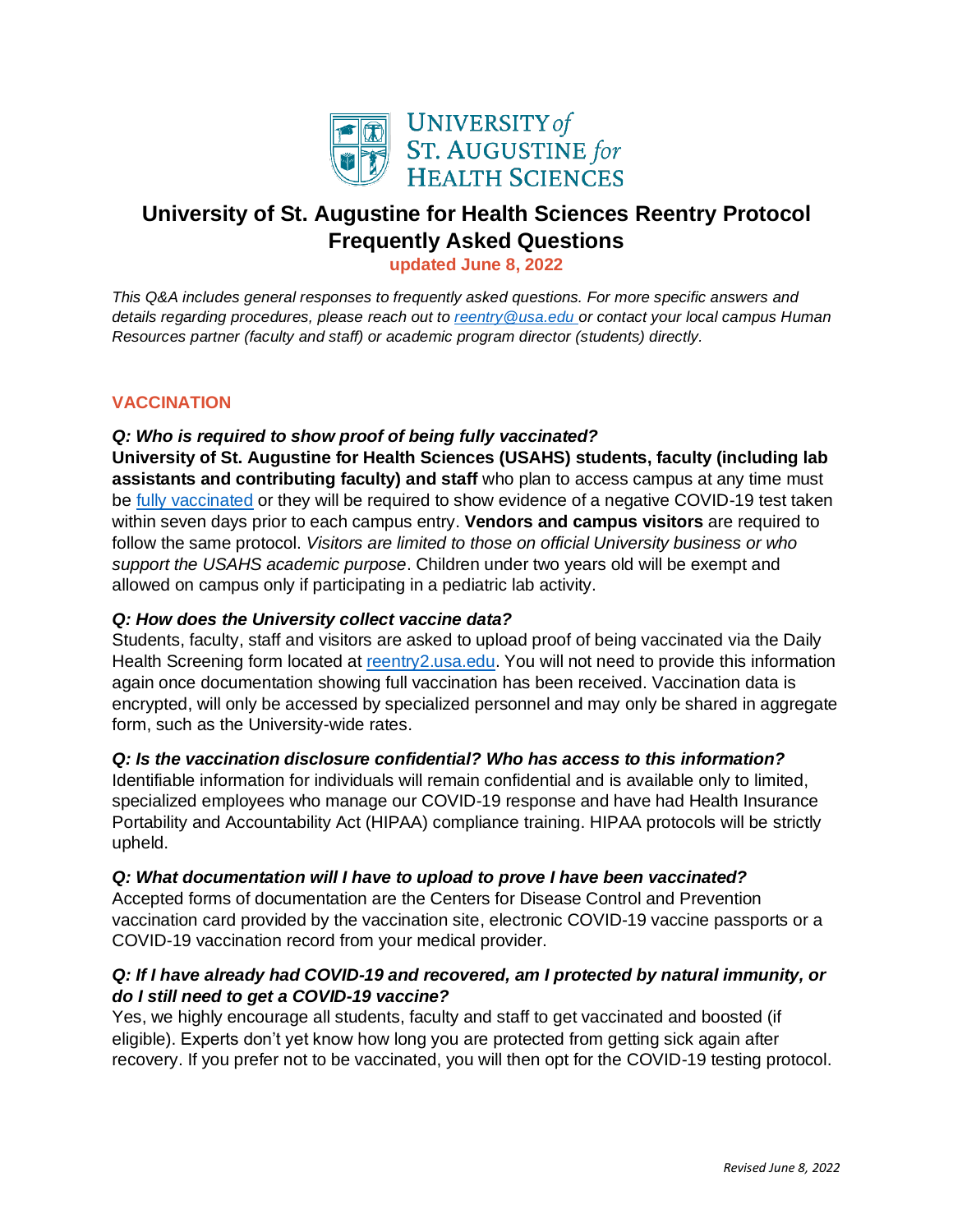#### The [CDC indicates you should get a COVID-19](https://www.cdc.gov/coronavirus/2019-ncov/vaccines/faq.html) vaccine even if you already had COVID-19.

Getting a COVID-19 vaccine gives most people a high level of protection against COVID-19 even in people who have already been sick with the virus.

#### *Q: Where can I get vaccinated?*

Visit [vaccinefinder.org](https://www.vaccines.gov/) for a list of vaccine providers.

#### *Q: Why should I get vaccinated?*

Vaccination can protect you from getting ill and from spreading the COVID-19 virus to others. It will take all of us to stop the spread of COVID-19 in our community.

- [Benefits of Getting Vaccinated](https://www.cdc.gov/coronavirus/2019-ncov/vaccines/vaccine-benefits.html)
- [Preparing for Your COVID-19 Vaccination](https://www.cdc.gov/coronavirus/2019-ncov/vaccines/prepare-for-vaccination.html)

#### *Q: What happens if I am not fully vaccinated?*

Anyone who does not disclose that they have been fully vaccinated in documentation through the Daily Health Screening form located at [reentry2.usa.edu,](https://reentry2.usa.edu/) and who accesses a USAHS campus will be required to show proof of a negative COVID-19 test taken within seven days prior to each campus entry. We take these protocols seriously and ask you to do so as well. Violations of University policies may result in student conduct or employee disciplinary proceedings.

#### *Q: What does "fully vaccinated" mean?*

You are considered fully vaccinated if you have received your primary series of COVID-19 vaccines. Effective February 14, 2022, the University of St. Augustine for Health Sciences considers you fully vaccinated and up to date if you have received all recommended COVID-19 vaccines, including any booster dose(s) when eligible. Specifically, this means:

- A Pfizer, Moderna or Johnson and Johnson vaccine dose *within the last five months*. The five-month timing starts from the second dose of the Pfizer or Moderna vaccine and the single dose of the Johnson and Johnson vaccine; **OR**
- A booster shot, if eligible. In other words, if your vaccination of the Pfizer, Moderna or Johnson and Johnson exceeds five months as defined in the prior point, you will need to have the booster to maintain full vaccination status at USAHS.
- Reference [the CDC website](https://www.cdc.gov/coronavirus/2019-ncov/vaccines/fully-vaccinated.html?s_cid=11350:cdc%20guidance%20fully%20vaccinated:sem.ga:p:RG:GM:gen:PTN:FY21) for more information.

## **BOOSTERS**

#### *Q: If I have already had COVID-19 and recovered, do I still need to get a booster?*

Yes, we highly encourage all students, faculty and staff to get boosted once eligible. Experts don't yet know how long you are protected from getting sick again after recovery. If you prefer not to be vaccinated and boosted, you will then opt for the COVID-19 testing protocol.

#### *Q: How soon can I get a booster after having COVID-19?*

Per [CDC guidelines,](https://www.cdc.gov/coronavirus/2019-ncov/vaccines/faq.html) people with COVID-19 who have symptoms should wait to be vaccinated until they have recovered from their illness and have met the criteria for discontinuing isolation; those without symptoms should also wait until they meet the criteria before getting vaccinated/boosted. People who have had a known COVID-19 exposure should not seek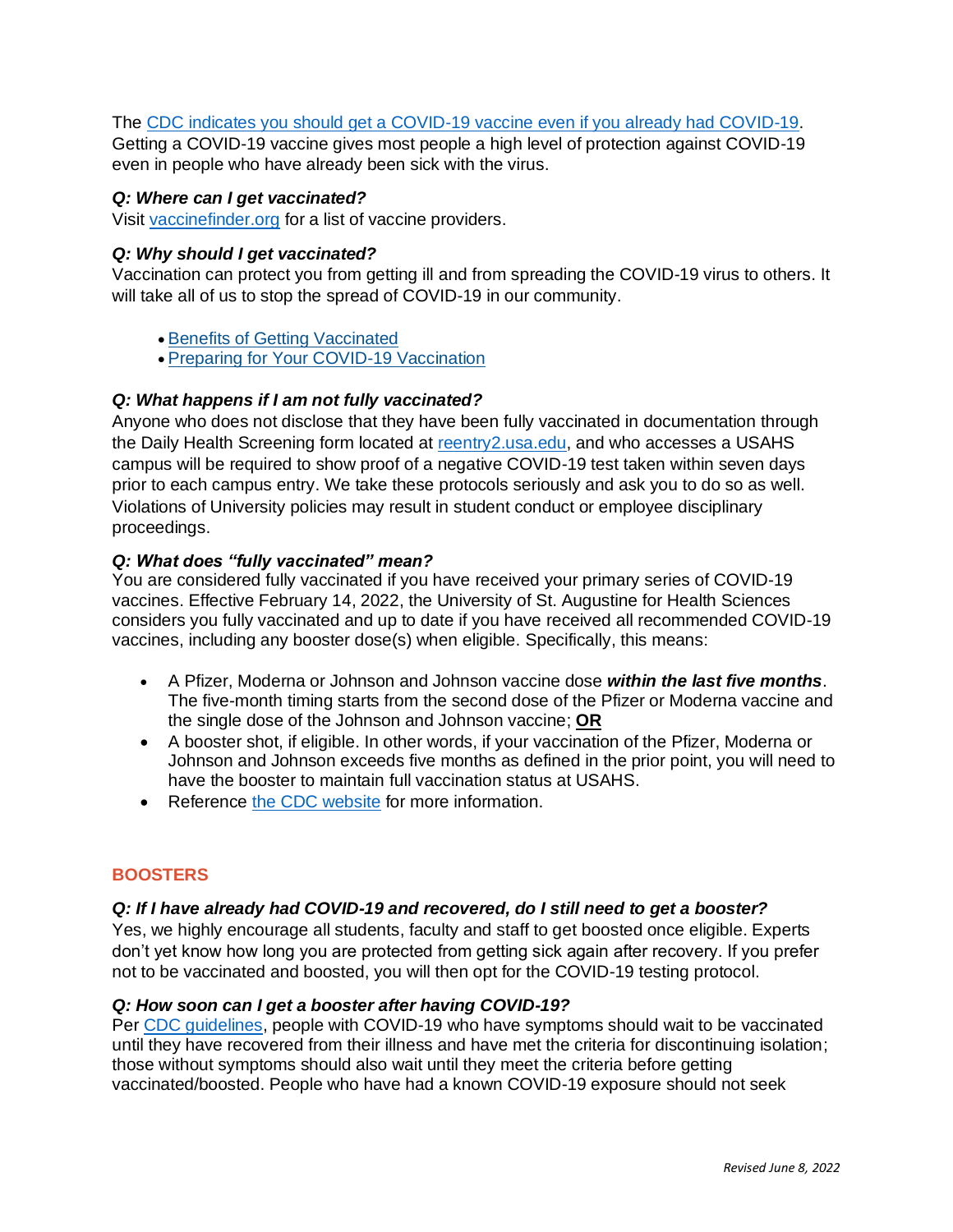vaccination/booster until their quarantine period has ended to avoid potentially exposing healthcare personnel and others during the vaccination visit.

People who were treated for COVID-19 with monoclonal antibodies or convalescent plasma, or people who have a history of multisystem inflammatory syndromes, may need to wait a while after recovering before they can get vaccinated/boosted. Talk to your doctor if you are unsure when to receive a COVID-19 vaccine/booster.

#### *Q: How do I know if I need a COVID-19 booster shot?*

Studies show after getting vaccinated against COVID-19, protection against the virus and the ability to prevent infection with variants may decrease over time and due to changes in variants. Please reference who can get a booster shot on the [CDC website.](https://www.cdc.gov/coronavirus/2019-ncov/vaccines/booster-shot.html?s_cid=11706:cdc%20covid%20booster%20shot%20guidelines:sem.ga:p:RG:GM:gen:PTN:FY22)

#### *Q: How soon can I enter campus after receiving my booster?*

A person is considered "boosted" and up to date right after getting their booster dose. The date the booster vaccine is received is used to establish campus entrance eligibility. Individuals do not have a waiting period after receiving the booster to be considered fully vaccinated.

# **COVID-19 TESTING**

#### *Q: Who is required to provide voluntary proof of vaccination or negative COVID-19 tests?*

Anyone who accesses a USAHS campus must either submit proof o[f full vaccination](https://www.cdc.gov/coronavirus/2019-ncov/vaccines/fully-vaccinated.html?s_cid=11350:cdc%20guidance%20fully%20vaccinated:sem.ga:p:RG:GM:gen:PTN:FY21) for COVID-19 or show evidence of a negative COVID-19 test result administered (proof must include testing date) within the past seven days prior to each campus entry. Children under two years old will be exempt and allowed on campus only if participating in a pediatric lab activity.

#### *Q: How do I calculate the seven-day window a COVID-19 test is valid for campus entry?*

Negative test results from a specimen collected within the seven (7) days prior to the date of campus entry are valid. For example, an individual may access campus May 11 with a negative COVID-19 test result from a specimen collected May 4-11. However, an individual wanting to access campus May 11 who has a negative test result from May 3 or earlier will be required to submit another negative test result taken with seven days prior to campus entry in order to enter campus.

## *Q: How do you collect test results data?*

Students, faculty and staff upload proof of being fully vaccinated or having a negative COVID-19 test taken within seven days prior to each campus entry via the Daily Health Screening form located at [reentry.usa.edu.](https://reentry2.usa.edu/)

## *Q: What type of COVID-19 test is acceptable?*

COVID-19 tests must have either Emergency Use Authorization by the U.S. Food and Drug Administration or be operating per the Laboratory Developed Test requirements by the U.S. Centers for Medicare and Medicaid Services. Test results must be processed by a certified lab to ensure the integrity of the sample and interpretation of results. USAHS does accept antigen COVID-19 tests. **All test results must be lab certified and include your name and date of the test specimen collection.** Antibody tests **do not** meet testing requirements.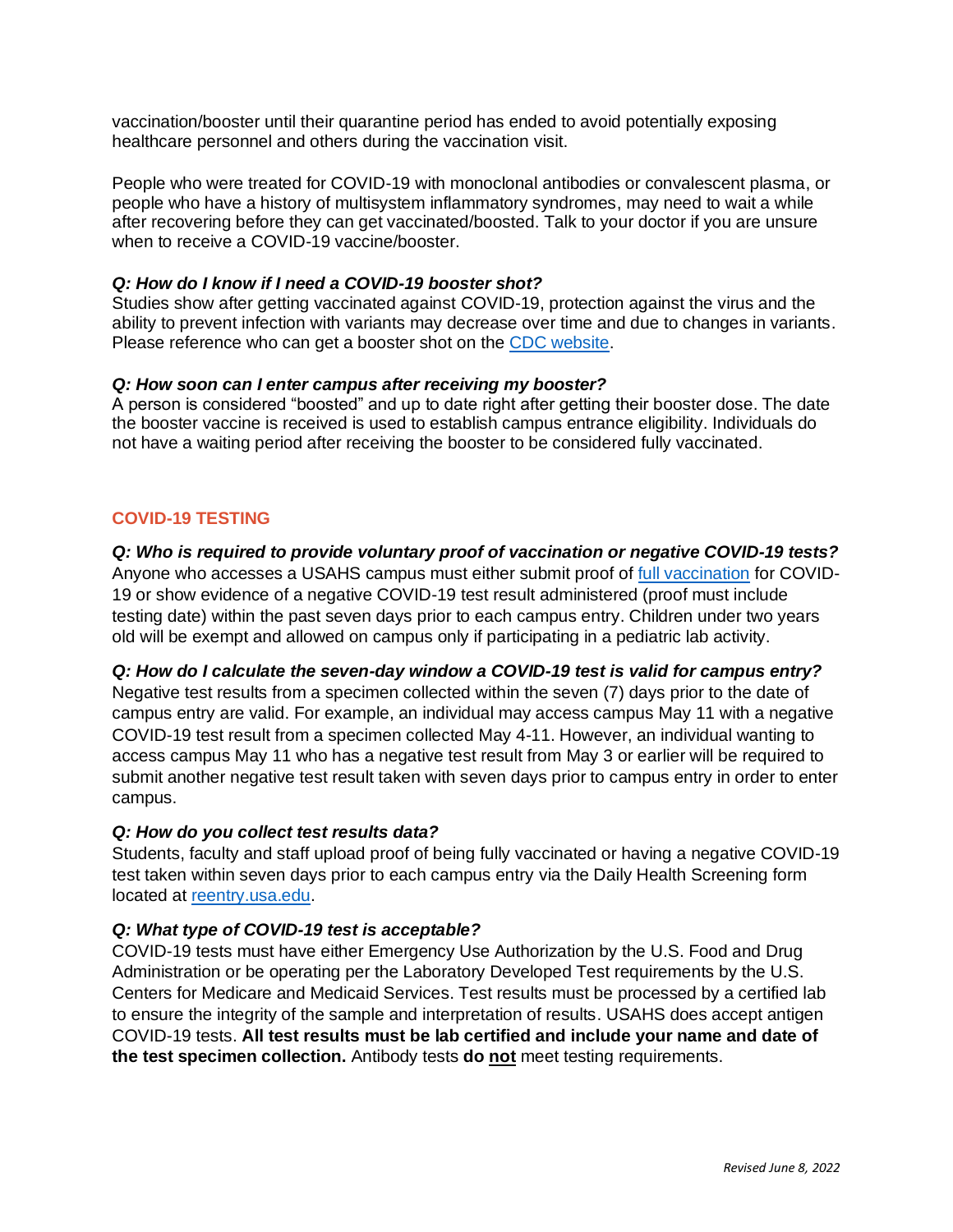# *Q: Is an antibody blood test allowed in lieu of a negative COVID-19 test result for campus entry?*

Antibody tests do not meet [testing requirements,](https://www.fda.gov/consumers/consumer-updates/coronavirus-disease-2019-testing-basics) as they do not diagnose or detect an active COVID-19 infection. Antibody tests look for antibodies in the immune system that indicate if an individual was historically infected by the virus that causes COVID-19. These antibodies can take several days or weeks to develop after you have an infection. Antibody tests cannot diagnose COVID-19 at the time of the test nor show that an individual does not have COVID-19. In addition to the [FDA,](https://www.fda.gov/consumers/consumer-updates/coronavirus-disease-2019-testing-basics) the [CDC](https://www.cdc.gov/coronavirus/2019-ncov/symptoms-testing/testing.html) also does not recommend antibody tests.

# *Q: Where can I get a COVID-19 test?*

COVID-19 tests are available at no cost nationwide at [health centers and select pharmacies.](https://www.hhs.gov/coronavirus/community-based-testing-sites/index.html) USAHS will not reimburse anyone for COVID-19 testing if the tester chooses to use a pay-fortesting site.

#### *Q: Why aren't we asking everyone to get tested regularly regardless of vaccine status?*

USAHS' reentry protocols approach is in line with government organizations, private businesses and other universities, which do not require regular testing for those who have been fully vaccinated. Our campus safety protocols require anyone on campus, regardless of vaccination status, to complete the Daily Health Screening and practice physical distancing when possible. As has been our practice, we will assess expert guidance for maintaining a safe and healthy campus environment and updating and revising our protocol as new information becomes available.

#### *Q: Will we make tests available on campus?*

At this time, we have no plans to offer testing on campus, as we do not have the ability or infrastructure to do so. We will explore options to help facilitate testing if the need arises, and if is feasible to do so. Find a testing location near you [on this site.](https://www.hhs.gov/coronavirus/community-based-testing-sites/index.html)

## **STUDENT ATTENDANCE POLICY**

#### *Q: If I do not clear campus reentry because I have been exposed to COVID-19 or have symptoms of COVID-19, is my absence from class excused?*

Absence from class is **excused** if a student cannot enter campus due to illness or exposure to COVID-19. Faculty will work with students to cover missed material. Students will be subject to further screening by the contact tracing team to determine potential risk to the campus community.

#### *Q: If I do not clear campus reentry because I do not meet the requirement of having a vaccine or providing proof of a negative test, is my absence from class excused?* Absence from class is **unexcused** if a student cannot enter campus due to noncompliance with the vaccination or testing requirement. All absences are subject to the attendance policy in the Student Catalog.

## *Q: What options do I have if I am not vaccinated/choose not to disclose my vaccination status, and I choose not to provide proof of negative COVID-19 tests?*

Students who opt out of reentry requirements may take a Leave of Absence for the term, if eligible per the existing Leave of Absence policy in the USAHS Student Catalog/Handbook.